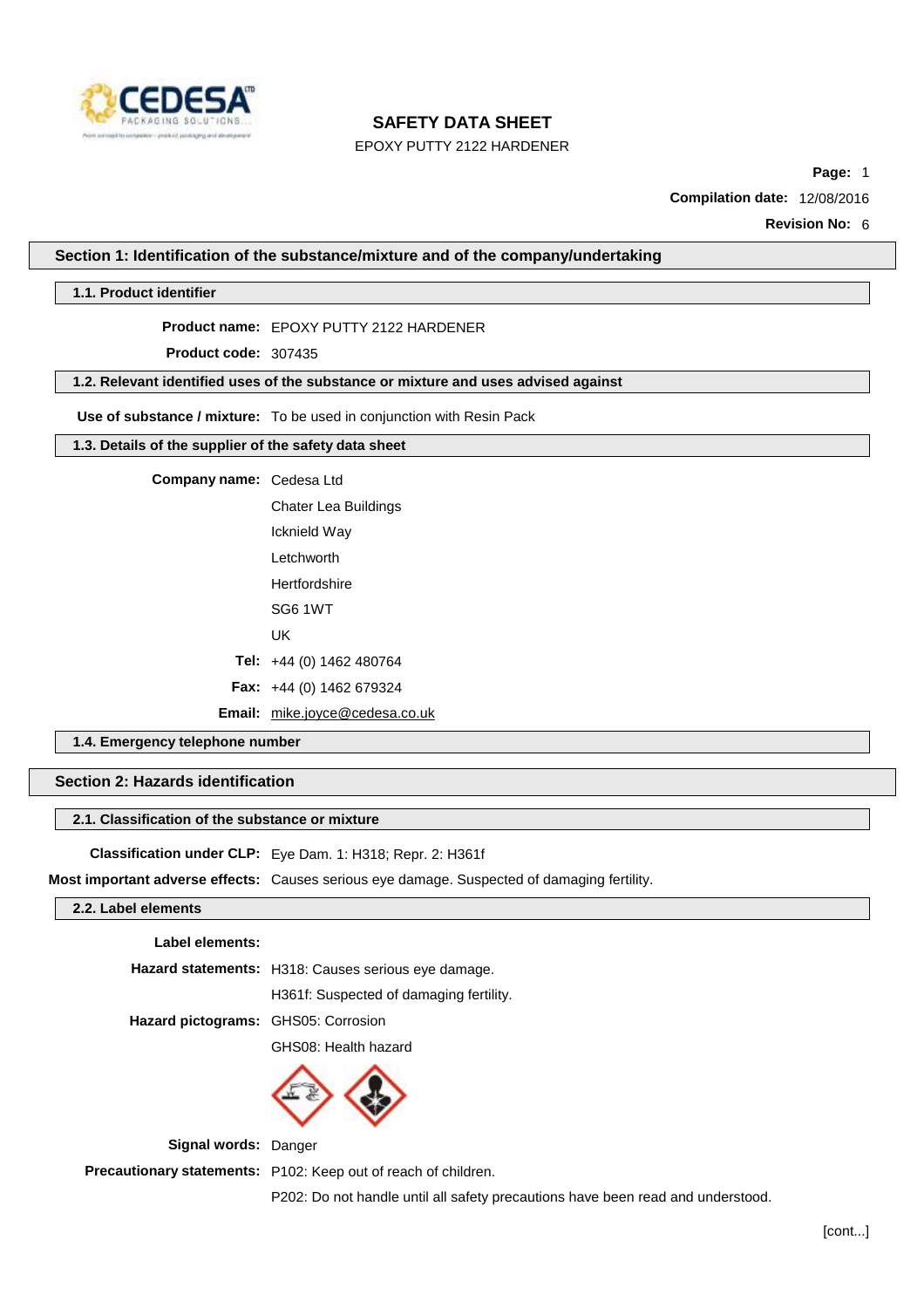## EPOXY PUTTY 2122 HARDENER

**Page:** 2

P280: Wear protective gloves/protective clothing/eye protection/face protection. P305+351+338: IF IN EYES: Rinse cautiously with water for several minutes. Remove contact lenses, if present and easy to do. Continue rinsing. P308+313: IF exposed or concerned: Get medical attention. P310: Immediately call a POISON CENTER/doctor/. P501: Dispose of contents/container to comply with all local, regional, national and international regulations.

## **2.3. Other hazards**

**Other hazards:** Danger of serious damage to health by prolonged exposure.

PBT: This product is not identified as a PBT/vPvB substance.

## **Section 3: Composition/information on ingredients**

### **3.2. Mixtures**

## **Hazardous ingredients:**

SILICA QUARTZ

| <b>EINECS</b> | CAS        | PBT / WEL                                               | <b>CLP Classification</b> | Percent |
|---------------|------------|---------------------------------------------------------|---------------------------|---------|
| 238-878-4     | 14808-60-7 | Substance with a Community<br>workplace exposure limit. |                           | 50-70%  |

## TALC

| 238-877-9 | 14807-96-6 | <b>Substance with a Community</b> | IU-3U% |
|-----------|------------|-----------------------------------|--------|
|           |            | workplace exposure limit.         |        |

## 4-TERT-BUTYLPHENOL

| 202-679-0 <sup>'</sup>  | 98-54-4 | Repr. 2: H361f; Skin Irrit. 2: H315; Eye<br>Dam. 1: H318 | 1-10% |
|-------------------------|---------|----------------------------------------------------------|-------|
| PETROLATUM - PETROLATUM |         |                                                          |       |

| 232-373-2 | 8009-03-8 | $\overline{\phantom{0}}$              |  |
|-----------|-----------|---------------------------------------|--|
|           |           | 2,4,6-TRIS(DIMETHYLAMINOMETHYL)PHENOL |  |

| 202-013-9 | $90 - 72 - 2$ | Acute Tox. 4: H302; Eye Irrit. 2: H319; |  |  |
|-----------|---------------|-----------------------------------------|--|--|
|           |               | <b>Skin Irrit. 2: H315</b>              |  |  |

## **Section 4: First aid measures**

| <b>Skin contact:</b> Remove all contaminated clothes and footwear immediately unless stuck to skin.    |
|--------------------------------------------------------------------------------------------------------|
| Drench the affected skin with running water for 10 minutes or longer if substance is still             |
| on skin. Consult a doctor.                                                                             |
| Eye contact: Bathe the eye with running water for 15 minutes. Transfer to hospital for specialist      |
| examination. Consult a doctor.                                                                         |
| Ingestion: Wash out mouth with water. Do not induce vomiting. If conscious, give half a litre of water |
| to drink immediately. Consult a doctor.                                                                |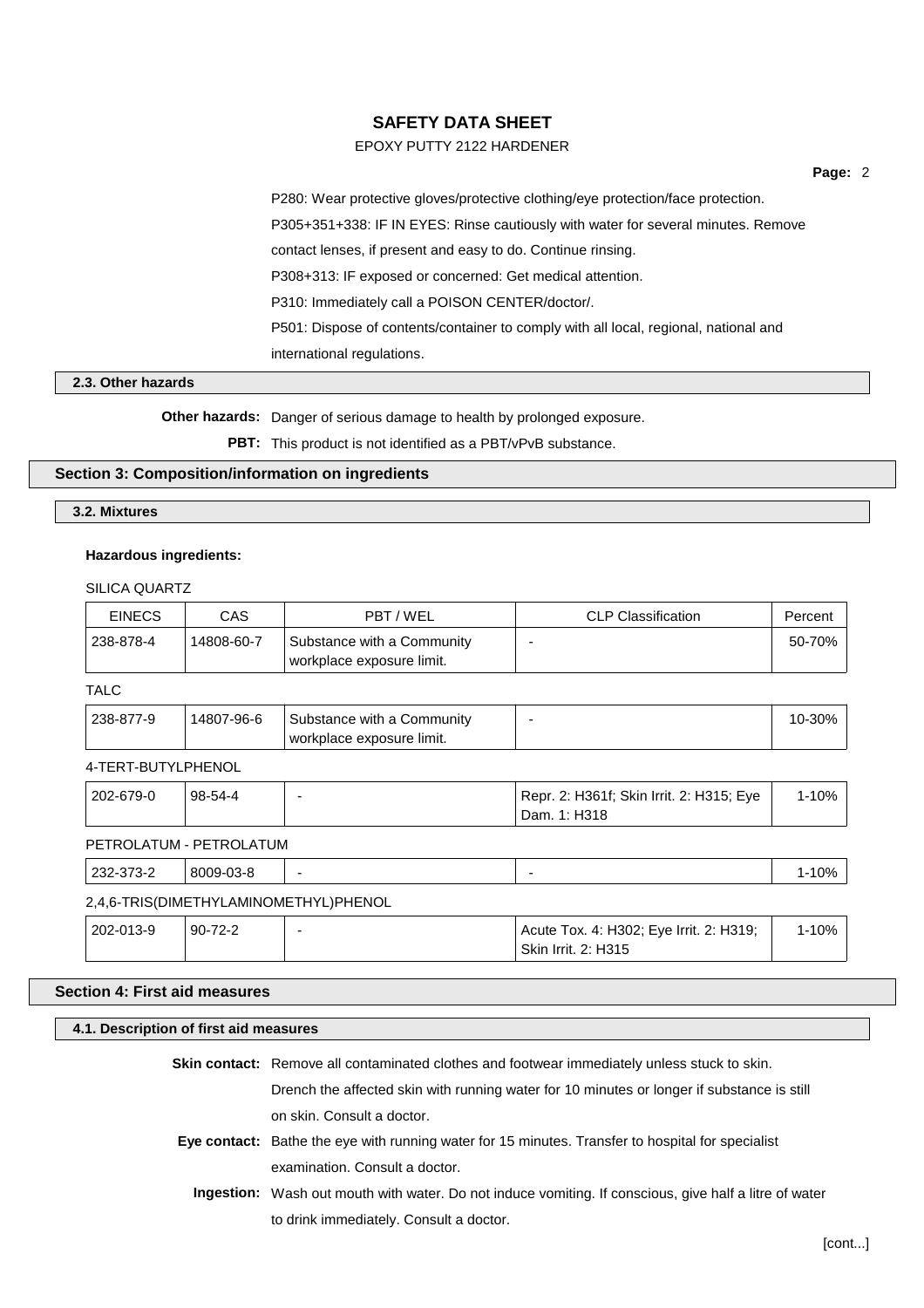## EPOXY PUTTY 2122 HARDENER

**Inhalation:** Remove casualty from exposure ensuring one's own safety whilst doing so. Consult a doctor.

| 4.2. Most important symptoms and effects, both acute and delayed                |                                                                                                      |  |  |  |  |
|---------------------------------------------------------------------------------|------------------------------------------------------------------------------------------------------|--|--|--|--|
|                                                                                 |                                                                                                      |  |  |  |  |
|                                                                                 | <b>Skin contact:</b> There may be irritation and redness at the site of contact.                     |  |  |  |  |
|                                                                                 | <b>Eye contact:</b> There may be pain and redness. The eyes may water profusely. There may be severe |  |  |  |  |
|                                                                                 | pain. The vision may become blurred. May cause permanent damage.                                     |  |  |  |  |
|                                                                                 | <b>Ingestion:</b> There may be soreness and redness of the mouth and throat. Nausea and stomach      |  |  |  |  |
|                                                                                 | pain may occur.                                                                                      |  |  |  |  |
|                                                                                 | <b>Inhalation:</b> There may be irritation of the throat with a feeling of tightness in the chest.   |  |  |  |  |
|                                                                                 | Delayed / immediate effects: Immediate effects can be expected after short-term exposure.            |  |  |  |  |
| 4.3. Indication of any immediate medical attention and special treatment needed |                                                                                                      |  |  |  |  |

**Immediate / special treatment:** Eye bathing equipment should be available on the premises.

#### **Section 5: Fire-fighting measures**

## **5.1. Extinguishing media**

**Extinguishing media:** Suitable extinguishing media for the surrounding fire should be used. Use water spray

to cool containers.

### **5.2. Special hazards arising from the substance or mixture**

**Exposure hazards:** In combustion emits toxic fumes.

#### **5.3. Advice for fire-fighters**

**Advice for fire-fighters:** Wear self-contained breathing apparatus. Wear protective clothing to prevent contact with skin and eyes.

### **Section 6: Accidental release measures**

| 6.1. Personal precautions, protective equipment and emergency procedures                    |                                                                                                           |  |  |  |  |
|---------------------------------------------------------------------------------------------|-----------------------------------------------------------------------------------------------------------|--|--|--|--|
|                                                                                             | <b>Personal precautions:</b> Mark out the contaminated area with signs and prevent access to unauthorised |  |  |  |  |
| personnel. Do not attempt to take action without suitable protective clothing - see section |                                                                                                           |  |  |  |  |
| 8 of SDS. Do not create dust. Evacuate the area immediately. Refer to section 8 of SDS      |                                                                                                           |  |  |  |  |
|                                                                                             | for personal protection details.                                                                          |  |  |  |  |

**6.2. Environmental precautions**

**Environmental precautions:** Do not discharge into drains or rivers. Alert the neighbourhood to the presence of fumes or gas.

## **6.3. Methods and material for containment and cleaning up**

**Clean-up procedures:** Transfer to a closable, labelled salvage container for disposal by an appropriate method. Clean-up should be dealt with only by qualified personnel familiar with the specific substance.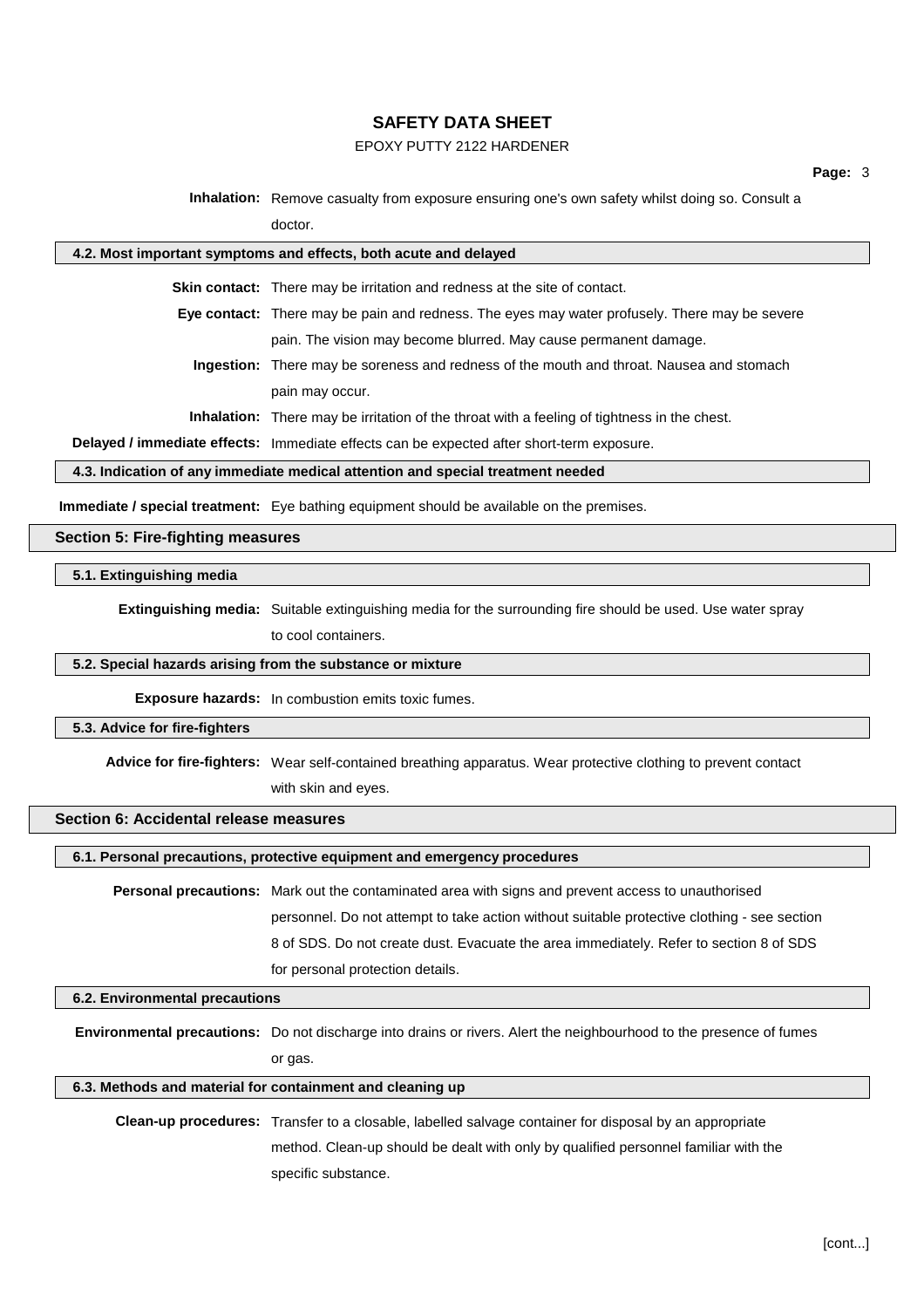## EPOXY PUTTY 2122 HARDENER

#### **6.4. Reference to other sections**

**Reference to other sections:** Refer to section 8 of SDS.

## **Section 7: Handling and storage**

#### **7.1. Precautions for safe handling**

**Handling requirements:** Avoid direct contact with the substance. Ensure there is sufficient ventilation of the area.

Avoid the formation or spread of dust in the air.

#### **7.2. Conditions for safe storage, including any incompatibilities**

**Storage conditions:** Store in a cool, well ventilated area. Keep container tightly closed.

**Suitable packaging:** Must only be kept in original packaging.

**7.3. Specific end use(s)**

**Specific end use(s):** No data available.

### **Section 8: Exposure controls/personal protection**

**8.1. Control parameters**

#### **Hazardous ingredients:**

#### **SILICA QUARTZ**

### **Workplace** exposure limits: **Respirable** dust

| State | 8 hour TWA | 15 min. STEL | 8 hour TWA           | 15 min. STEL |   |
|-------|------------|--------------|----------------------|--------------|---|
| UK    |            | -            | $0.1 \text{ mg/m}$ 3 |              | - |

#### **TALC**

| $\sim$ |  |  |
|--------|--|--|
|        |  |  |

**DNEL/PNEC Values**

**DNEL / PNEC** No data available.

#### **8.2. Exposure controls**

**Engineering measures:** Ensure there is sufficient ventilation of the area.

**Respiratory protection:** Self-contained breathing apparatus must be available in case of emergency. Respiratory protective device with particle filter.

**Hand protection:** Impermeable gloves.

**Eye protection:** Tightly fitting safety goggles. Ensure eye bath is to hand.

**Skin protection:** Impermeable protective clothing.

### **Section 9: Physical and chemical properties**

### **9.1. Information on basic physical and chemical properties**

**State:** Paste

**Colour:** Pale brown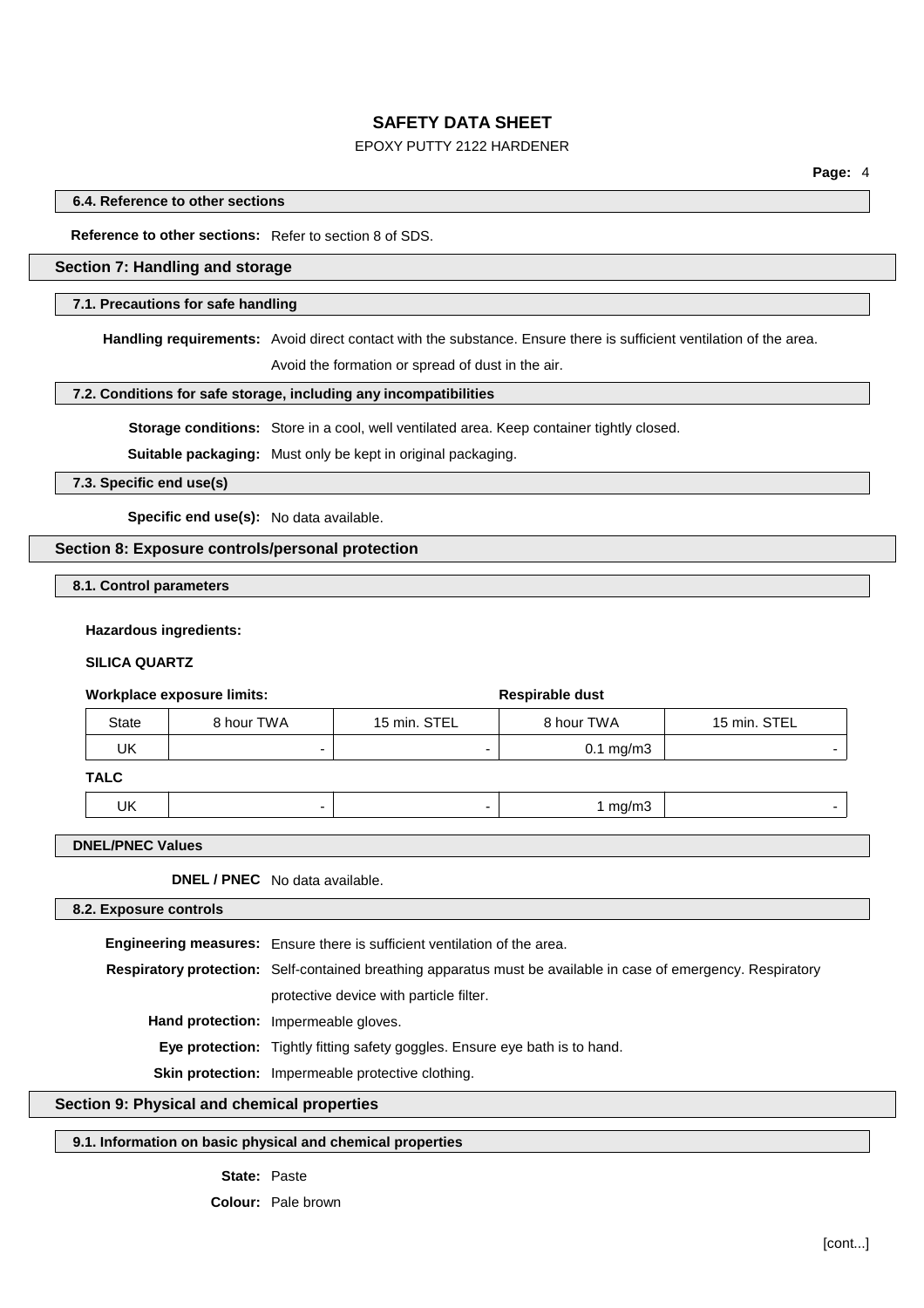## EPOXY PUTTY 2122 HARDENER

**Page:** 5

**Odour:** Ammoniacal

**Solubility in water:** Insoluble

**Flash point°C:** >93 **Relative density:** 1.82 - 1.88

**9.2. Other information**

**Other information:** No data available.

**Section 10: Stability and reactivity**

**10.1. Reactivity**

**Reactivity:** Stable under recommended transport or storage conditions.

**10.2. Chemical stability**

**Chemical stability:** Stable under normal conditions.

**10.3. Possibility of hazardous reactions**

**Hazardous reactions:** Polymerisation may occur on exposure to conditions or materials listed below.

**10.4. Conditions to avoid**

**Conditions to avoid:** Heat. Hot surfaces. Flames.

**10.5. Incompatible materials**

**Materials to avoid:** Strong oxidising agents. Strong acids.

**10.6. Hazardous decomposition products**

**Haz. decomp. products:** In combustion emits toxic fumes.

**Section 11: Toxicological information**

**11.1. Information on toxicological effects**

## **Hazardous ingredients:**

## **PETROLATUM - PETROLATUM**

| <b>IPR</b> | <b>MUS</b><br>$ -$ | LD50.<br>__ | $\sim$<br>טכי | am/ka |
|------------|--------------------|-------------|---------------|-------|
|            |                    |             |               |       |

### **2,4,6-TRIS(DIMETHYLAMINOMETHYL)PHENOL**

| ORL   | . RAT      | LD50 | 1200 | mg/kg |
|-------|------------|------|------|-------|
| ' SKN | <b>RAT</b> | LD50 | 1280 | mg/kg |

## **Relevant hazards for substance:**

| Hazard                        | Route | Basis                 |
|-------------------------------|-------|-----------------------|
| Serious eye damage/irritation | OPT   | Hazardous: calculated |
| Reproductive toxicity         | $- -$ | Hazardous: calculated |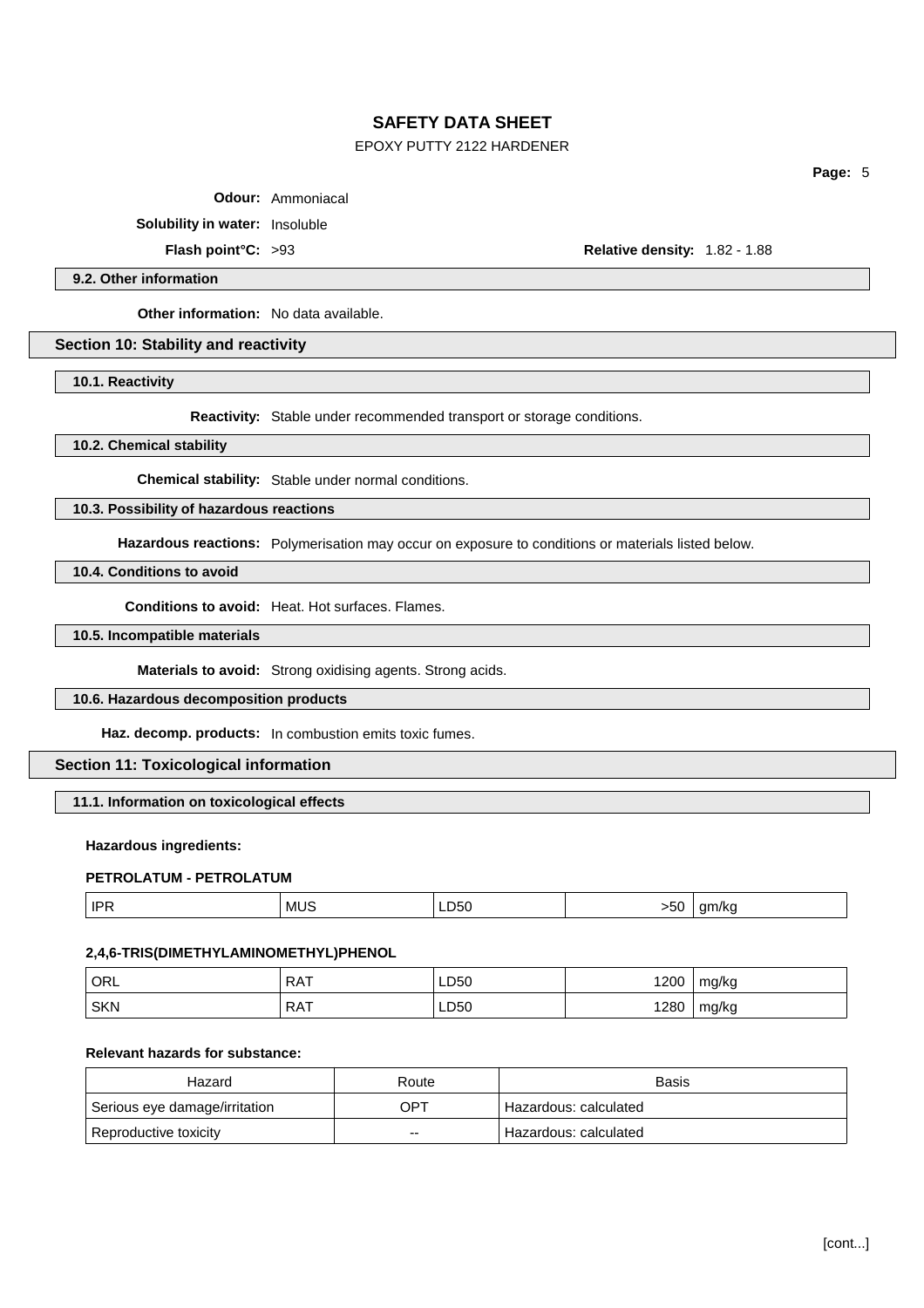## EPOXY PUTTY 2122 HARDENER

#### **Symptoms / routes of exposure**

**Skin contact:** There may be irritation and redness at the site of contact.

**Eye contact:** There may be pain and redness. The eyes may water profusely. There may be severe pain. The vision may become blurred. May cause permanent damage.

**Ingestion:** There may be soreness and redness of the mouth and throat. Nausea and stomach pain may occur.

**Inhalation:** There may be irritation of the throat with a feeling of tightness in the chest.

**Delayed / immediate effects:** Immediate effects can be expected after short-term exposure.

### **Section 12: Ecological information**

**12.1. Toxicity**

**Ecotoxicity values:** No data available.

**12.2. Persistence and degradability**

**Persistence and degradability:** Biodegradable.

**12.3. Bioaccumulative potential**

**Bioaccumulative potential:** No bioaccumulation potential.

**12.4. Mobility in soil**

**Mobility:** Insoluble in water. Heavier than water.

#### **12.5. Results of PBT and vPvB assessment**

**PBT identification:** This product is not identified as a PBT/vPvB substance.

### **12.6. Other adverse effects**

**Other adverse effects:** Negligible ecotoxicity.

**Section 13: Disposal considerations**

#### **13.1. Waste treatment methods**

|                             | <b>Disposal operations:</b> Transfer to a suitable container and arrange for collection by specialised disposal     |  |  |
|-----------------------------|---------------------------------------------------------------------------------------------------------------------|--|--|
|                             | company.                                                                                                            |  |  |
| Waste code number: 08 04 09 |                                                                                                                     |  |  |
|                             | <b>Disposal of packaging:</b> Wast Code number 15 01 10 Dispose of in a regulated landfill site or other method for |  |  |
|                             | hazardous or toxic wastes.                                                                                          |  |  |
|                             | <b>NB:</b> The user's attention is drawn to the possible existence of regional or national                          |  |  |
|                             | regulations regarding disposal.                                                                                     |  |  |

#### **Section 14: Transport information**

**Transport class:** This product does not require a classification for transport.

### **Section 15: Regulatory information**